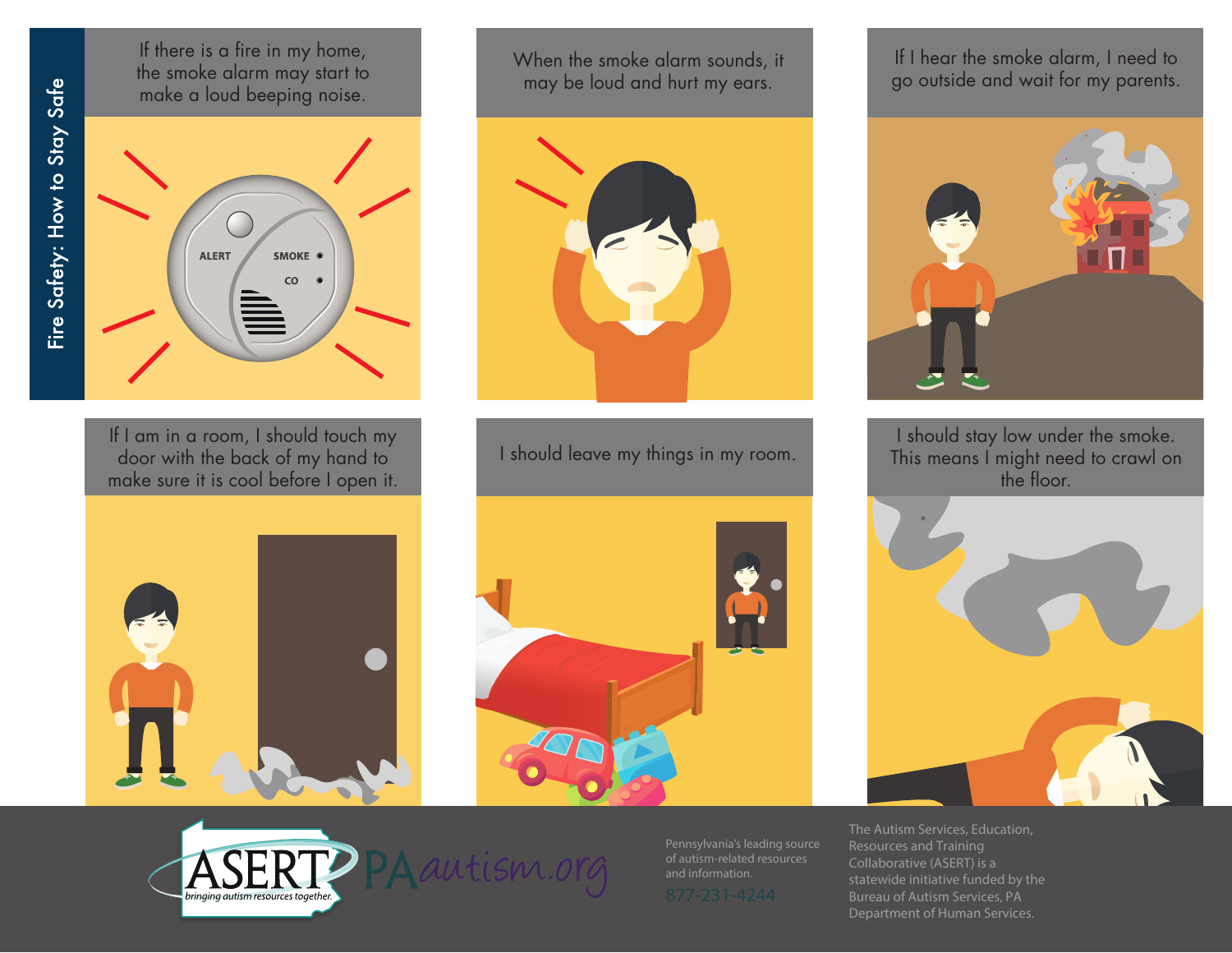I should go outside quickly and try to stay calm.



A fire truck will come and the siren will be loud. I can cover my ears.

My family might have a fire safety plan. I should follow the instructions of the fire safety plan.



I should not go back inside my house until the firefighters tell me it is safe.







Pennsylvania's leading source of autism-related resources and information.

I should wait for my family outside and stay in one place. I should always meet my family in the same place.



The firefighters will use their tools and water to put out the fire.



The Autism Services, Education, Collaborative (ASERT) is a statewide initiative funded by the Bureau of Autism Services, PA Department of Human Services.